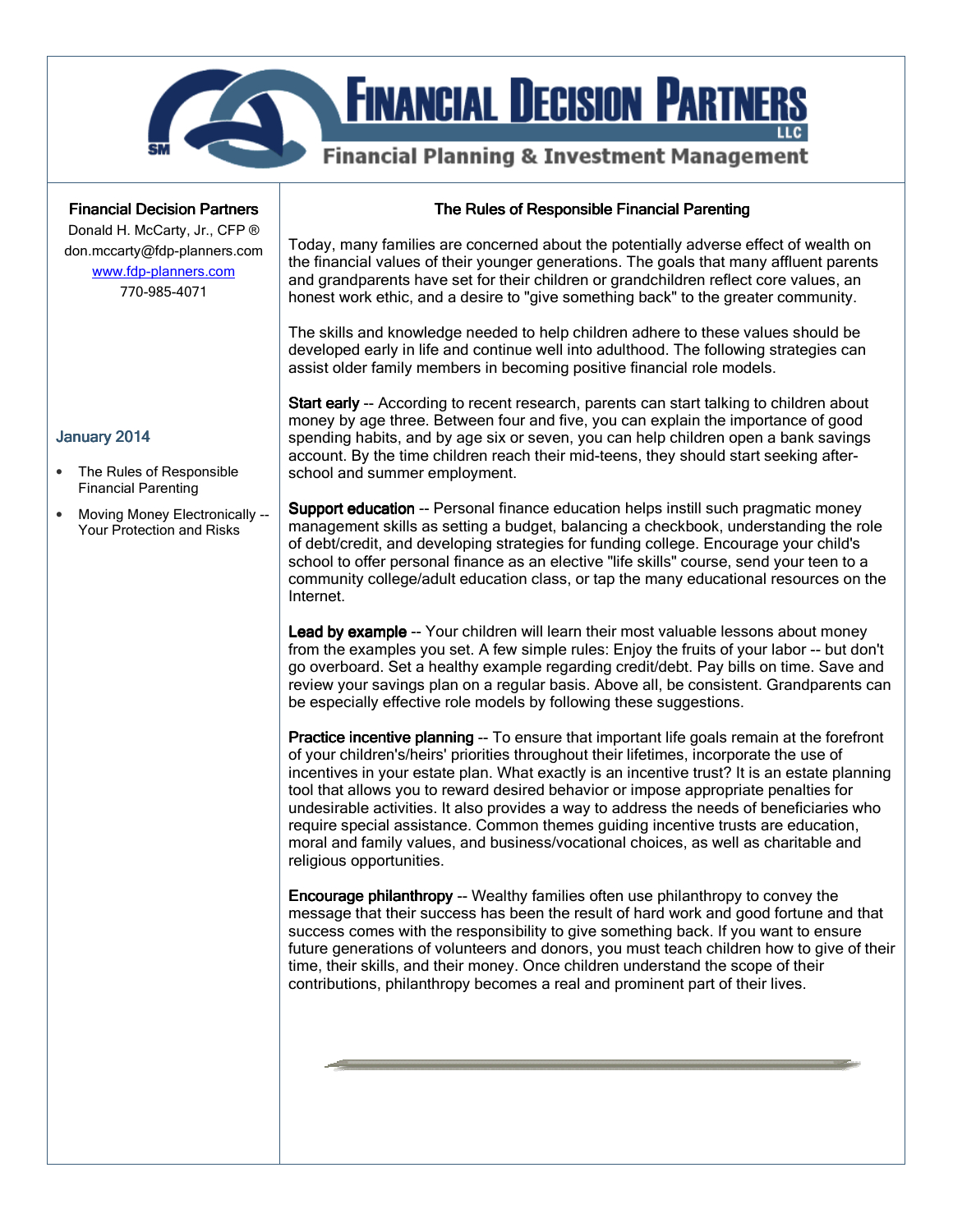### **Financial Decision Partners**

Donald H. McCarty, Jr., CFP ® don.mccarty@fdp-planners.com www.fdp-planners.com 770-985-4071

### Providing Vision, Service, & Pathways Securing Your Future<sup>SM</sup>

# Moving Money Electronically -- Your Protections and Risks

As electronic banking increasingly becomes the preferred means of conducting financial transactions for consumers and businesses alike, the security risks posed by online money transfer continue to proliferate.

For their part, banks have a vested interest in keeping their customers' assets and confidential information secure. That is why the banking industry as a whole has developed a series of standard security protocols and techniques designed to do just that.

## **Common Fraud Protections**

Following are general protections offered by most banks. Be sure to compare this list against the measures your own banking partners have put in place to keep your identity and assets safe as you bank online with them.

Firewalls -- Firewalls are software or hardware-based security systems that create a secure barrier between your bank's internal network, where your information is stored, and the unsecured Internet. The data "traffic" flowing in and out of the bank's network is monitored and analyzed to determine its legitimacy.

Encryption -- Encryption scrambles information being transmitted between your device and the bank's network into a code that is virtually impossible to decipher, thereby protecting against unauthorized access. Many financial institutions now use 128-bit encryption, an advanced encryption technology.

Multilayered Authentication -- Many online banking/financial systems now require many layers of user identification, or authentication, that only those authorized can provide. For instance, some authentication protocols verify the device the customer is using to access the bank's website. If the device does not match the bank's records, additional authentication measures, such as one or more challenge questions, will be presented to the customer. Similarly, commercial online banking also applies a layered security approach whereby two or more identifying factors are required to gain access (e.g., a username and password plus a security token).

**Monitoring** -- Keeping vigilant watch over network operations is integral to the online security policies of most banks. Technology specialists continuously monitor online activity looking for out of the norm customer behavior and/or suspicious activity, particularly at login. For instance, too many incorrect login attempts will signal the system to lock a user out of their account until positive account verification can be confirmed. Transaction amounts (specifically withdrawals) that fall outside the customer's normal or pre-established limits are also scrutinized.

**Industry partnerships --** Aside from internal controls, many banking institutions work closely with anti-virus and anti-malware vendors, sharing data they have collected and collaborating on new online fraud prevention techniques. Similarly, banks often work with law enforcement agencies, sharing information that may lead to safer online experiences for their customers.

# **The Ultimate Protection**

As sophisticated as the banking industry's security measures have become, there is no substitute for a well-educated and aware customer. Toward that end, a bank's customer awareness and educational efforts should address both retail and commercial account holders and, at a minimum, include the following elements:

(article continued on next page)